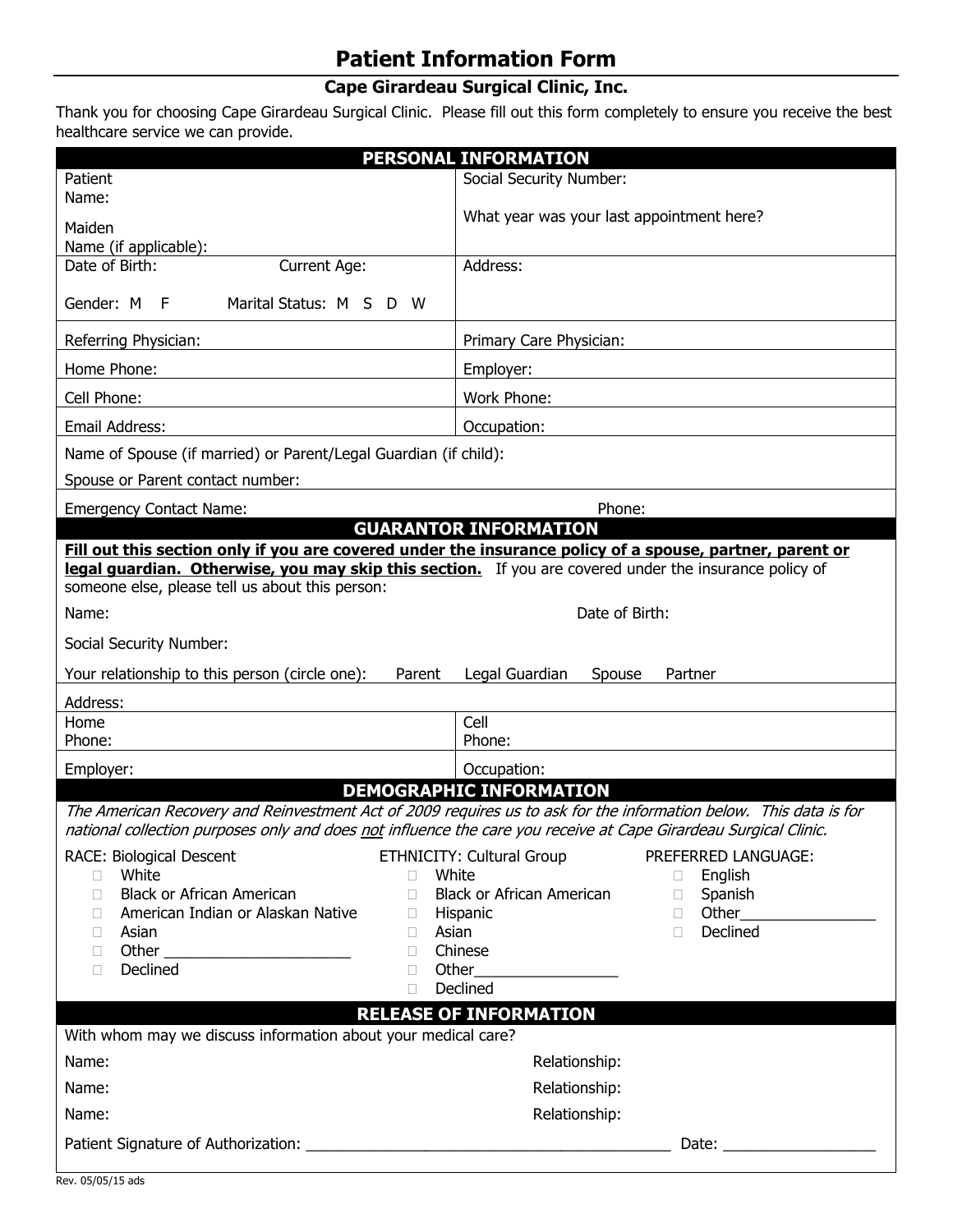### **1. Authorization for Release of Information**

I authorize Cape Girardeau Surgical Clinic, Inc. to release all medical information (including, but not limited to, information on psychiatric conditions, sickle cell anemia, alcohol and drug abuse, and HIV or communicable diseases) requested by my health insurance carrier, Medicare or any other third-party payers. I authorize Cape Girardeau Surgical Clinic, Inc. to release all medical information to my referring physician and my primary (family) physician. I authorize Cape Girardeau Surgical Clinic, Inc. to contact my insurance company or health plan administrator and obtain all pertinent financial information concerning coverage and payments under my policy. I direct the insurance company or health plan administrator to release such information to Cape Girardeau Surgical Clinic, Inc.

I agree that these provisions will remain in effect until I provide written revocation to Cape Girardeau Surgical Clinic, Inc.

Signature of Patient/Legal Guardian: \_\_\_\_\_\_\_\_\_\_\_\_\_\_\_\_\_\_\_\_\_\_\_\_\_\_\_\_\_\_\_\_\_\_\_ Date: \_\_\_\_\_\_\_\_\_\_\_\_\_\_\_\_\_\_

### **2. Assignment of Benefits**

I hereby assign to Cape Girardeau Surgical Clinic, Inc. any insurance or other third-party benefits available for health care services provided to me. I understand that Cape Girardeau Surgical Clinic, Inc. has the right to refuse or accept assignment of such benefits. If these benefits are not assigned to Cape Girardeau Surgical Clinic, Inc., I agree to forward to Cape Girardeau Surgical Clinic, Inc. all health insurance and other third-party payments that I receive for surgical services rendered to me immediately upon receipt.

Signature of Patient/Legal Guardian: \_\_\_\_\_\_\_\_\_\_\_\_\_\_\_\_\_\_\_\_\_\_\_\_\_\_\_\_\_\_\_\_\_\_\_\_ Date:\_\_\_\_\_\_\_\_\_\_\_\_\_\_\_\_\_\_

### **3. Insurance Coverage Waiver**

I understand that my eligibility for coverage by (name of insurance company) \_\_\_\_\_\_\_\_\_\_\_\_\_\_\_\_\_\_\_\_\_\_\_\_\_\_\_\_\_\_\_\_

\_\_\_\_\_\_\_\_\_\_\_\_\_\_\_\_\_\_\_\_\_cannot be confirmed at this time. I wish to receive medical service from a Cape Girardeau Surgical Clinic, Inc. physician. If it is determined that I am not eligible for coverage, I understand that I will be responsible for payment of all services provided.

Signature of Patient/Legal Guardian: \_\_\_\_\_\_\_\_\_\_\_\_\_\_\_\_\_\_\_\_\_\_\_\_\_\_\_\_\_\_\_\_\_\_\_\_ Date: \_\_\_\_\_\_\_\_\_\_\_\_\_\_\_\_\_

**PLEASE BE ADVISED: Your account will be turned over to a collection agency if you do not pay on your personal balance every 30-days.**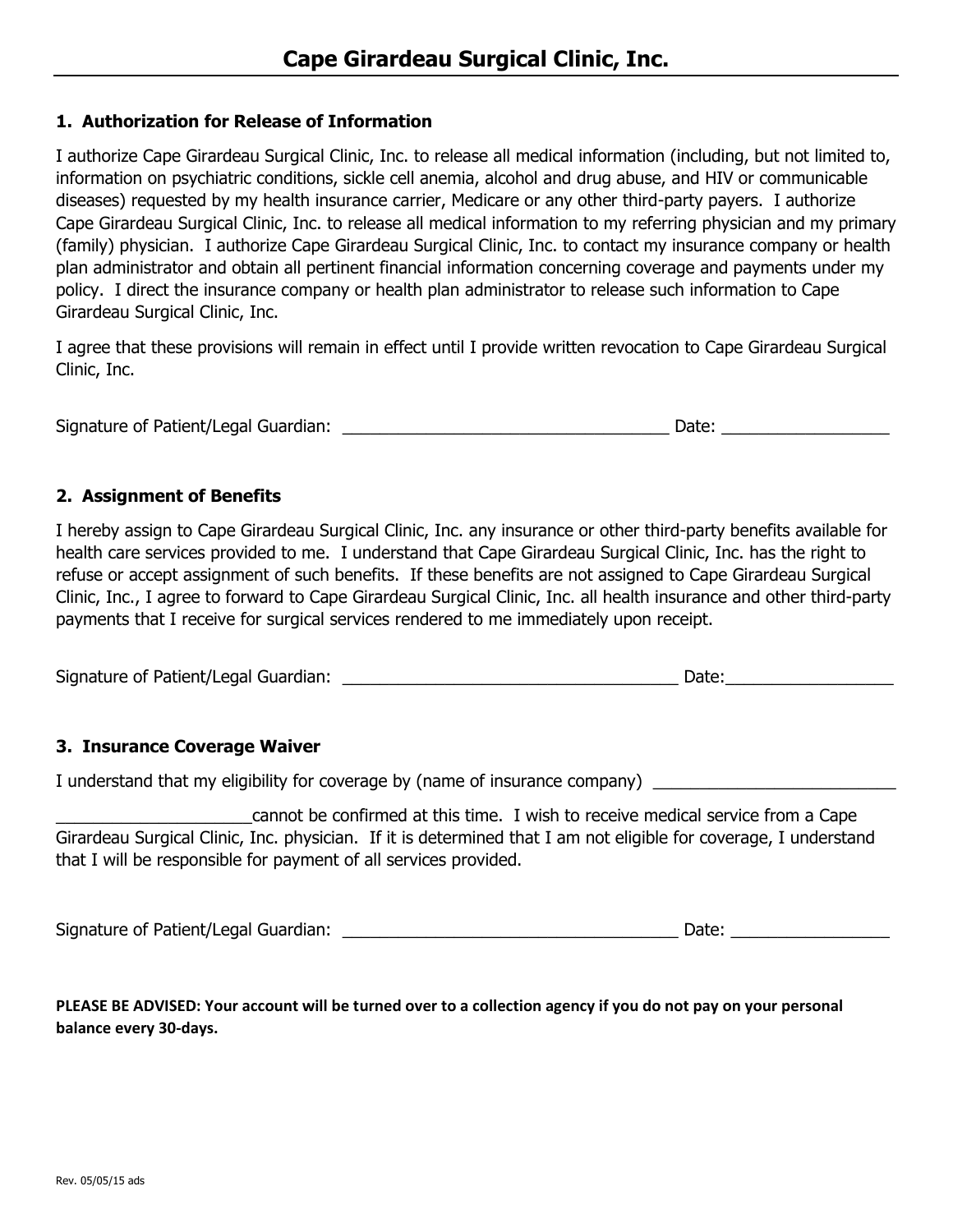### **QUESTIONS AND COMPLAINTS**

### **IF YOU HAVE ANY QUESTIONS ABOUT THIS NOTICE, PLEASE CONTACT:**

# **Cape Girardeau Surgical Clinic, Inc.**

**Breast Care & Diagnostic Center**

Sarah J. Holt Administrator 60 Doctors' Park Cape Girardeau, MO 63703 Telephone (573) 334-3074 or 334-6464

If you think that we may have violated your privacy rights, contact the person named above. You may also submit a written complaint to the U.S. Department of Health and Human Services. We will provide you with the address to file your complaint with the U.S. Department of Health and Human Services. We will not retaliate in any way if you choose to file a complaint.

### **ACKNOWLEDGEMENT FORM**

I have received the Notice of Privacy Practices, and I have been provided an opportunity to review it.

Name\_\_\_\_\_\_\_\_\_\_\_\_\_\_\_\_\_\_\_\_\_\_\_\_\_\_\_\_\_\_\_\_\_\_\_\_\_\_\_\_\_\_\_\_\_\_\_\_\_\_\_\_\_\_\_\_\_\_\_\_\_\_\_\_\_\_\_\_\_\_\_\_\_\_\_\_\_

Signature

Date\_\_\_\_\_\_\_\_\_\_\_\_\_\_\_\_\_\_\_\_\_\_\_\_\_\_\_\_\_\_\_\_\_\_\_\_\_\_\_\_\_\_\_\_\_\_\_\_\_\_\_\_\_\_\_\_\_\_\_\_\_\_\_\_\_\_\_\_\_\_\_\_\_\_\_\_\_\_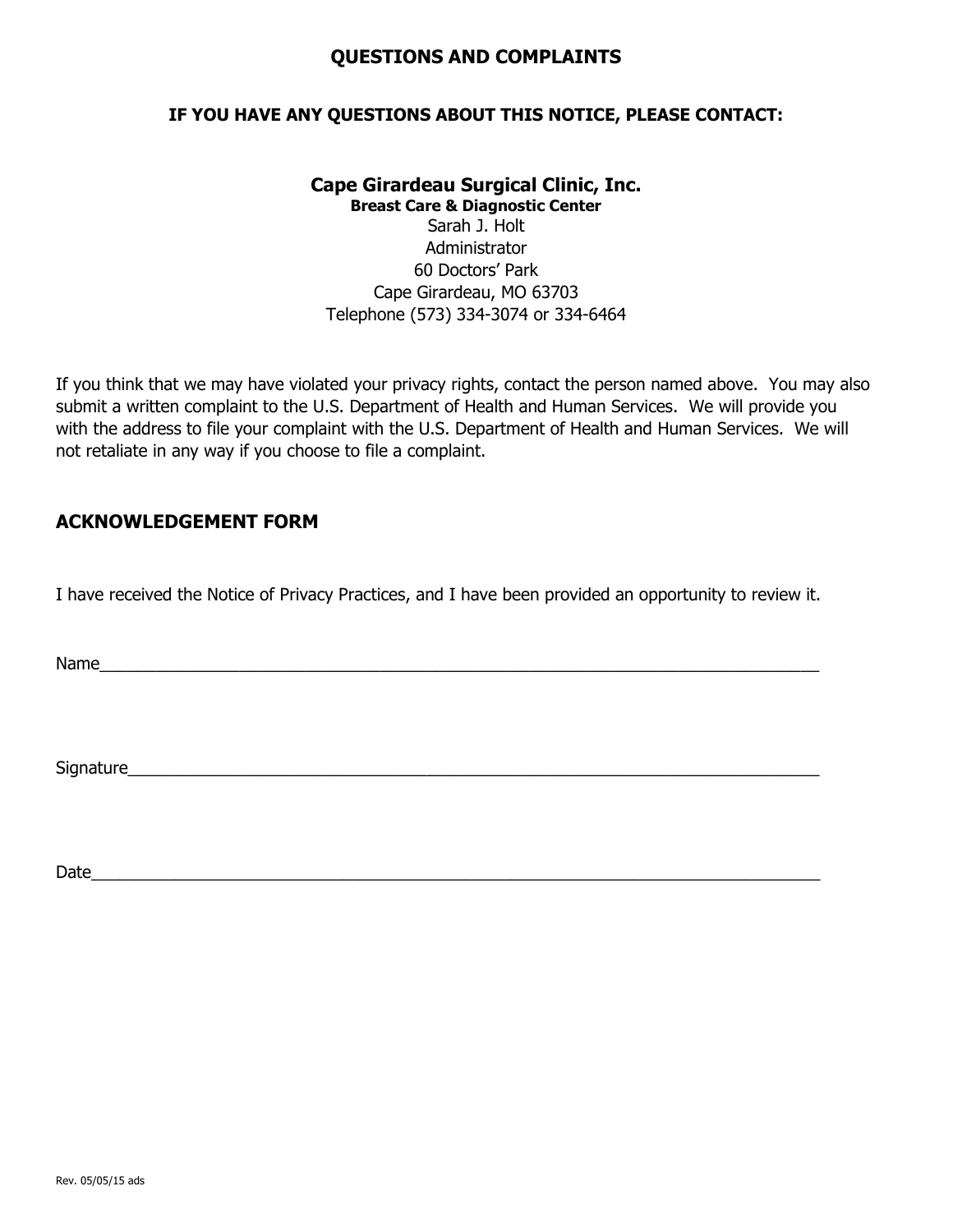# **Patient History**

# **Cape Girardeau Surgical Clinic, Inc.**

|                                                                                                                                           |                                                                                                                                                                                                                                    | Gender: M F                                                                                                                                                       |
|-------------------------------------------------------------------------------------------------------------------------------------------|------------------------------------------------------------------------------------------------------------------------------------------------------------------------------------------------------------------------------------|-------------------------------------------------------------------------------------------------------------------------------------------------------------------|
|                                                                                                                                           |                                                                                                                                                                                                                                    |                                                                                                                                                                   |
|                                                                                                                                           |                                                                                                                                                                                                                                    | Do you see any specialists? □ Cardiologist □ Gastroenterologist □ None □ Other                                                                                    |
|                                                                                                                                           |                                                                                                                                                                                                                                    | CHIEF COMPLAINT (Reason you are here today, including any symptoms): _______________________________                                                              |
|                                                                                                                                           |                                                                                                                                                                                                                                    |                                                                                                                                                                   |
|                                                                                                                                           |                                                                                                                                                                                                                                    |                                                                                                                                                                   |
|                                                                                                                                           | Do you have a hospital preference? $\Box$ Saint Francis $\Box$ Southeast                                                                                                                                                           | $\Box$ Either                                                                                                                                                     |
| <b>Illnesses</b>                                                                                                                          | Have you ever had or do you have (Check any that apply):                                                                                                                                                                           | <b>Medical History</b>                                                                                                                                            |
| $\Box$ High Blood Pressure $\Box$ Aneurysm<br>□ Heart Disease<br>$\Box$ Diabetes<br>$\Box$ Kidney Disease<br>$\Box$ Stroke                | □ Blood Clots<br>$\Box$ Asthma<br>□ Cancer<br>$\Box$ TB                                                                                                                                                                            | $\Box$ Hepatitis<br>□ HIV or AIDS<br>□ Emphysema/COPD<br>$\Box$ None of the above                                                                                 |
| $\Box$ Appendectomy<br>□ Mastectomy<br>□ Gall Bladder<br>$\Box$ Stomach<br>$\Box$ Colon<br>$\Box$ Rectal<br>$\Box$ Lung<br>$\Box$ Thyroid | <b>Surgeries</b> (Please check ALL surgeries you have had in the past)<br>$\Box$ Hysterectomy<br>□ Ovaries Removed<br>□ Prostate<br>□ Hernia Repair<br>□ Organ Transplant<br>□ Heart surgery/procedure<br>$\Box$ None of the above | $\Box$ Please list any other surgeries:<br><u> 1989 - Johann John Stein, marwolaeth a bhannaich an t-Amhair an t-Amhair an t-Amhair an t-Amhair an t-Amhair a</u> |
|                                                                                                                                           |                                                                                                                                                                                                                                    | <b>Have you ever had a colonoscopy?</b> Yes No If "yes," when? ________ What doctor?                                                                              |
|                                                                                                                                           | <b>Injuries</b> (Please check any serious injuries you have had in the past)                                                                                                                                                       |                                                                                                                                                                   |
| $\Box$ Lung $\Box$ Abdomen $\Box$ Head $\Box$ None<br>$\Box$ Please list other:                                                           |                                                                                                                                                                                                                                    | □ Broken Bones - Location of fracture(s):<br>□ Broken Bones - Location of fracture(s):                                                                            |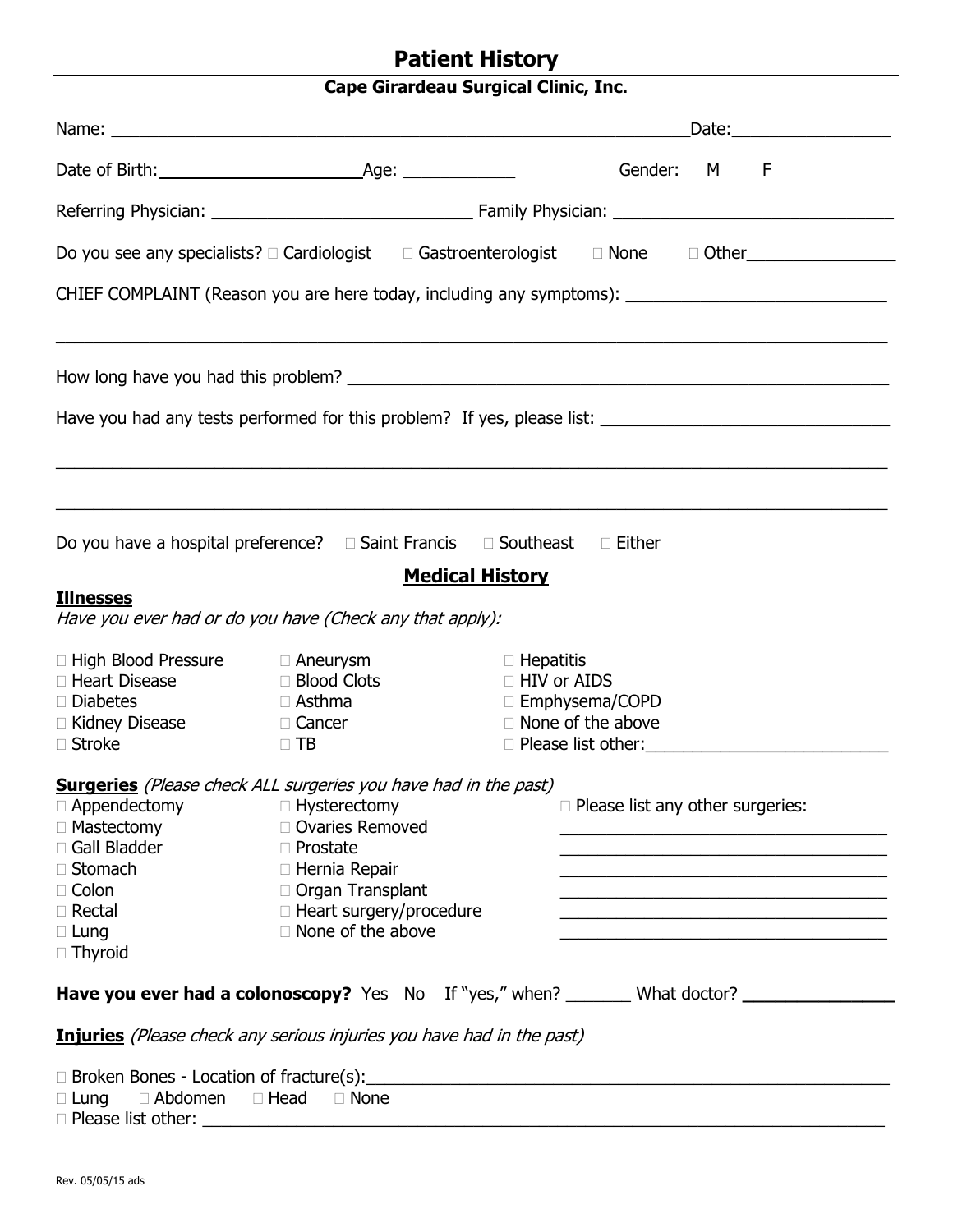# **Family History**

(Mother, Father, Sisters, Brothers, Grandparents, Aunts, Uncles)

| <b>Disease/Condition</b>                  | <b>What Kind?</b>                                                                                                     | Who? |
|-------------------------------------------|-----------------------------------------------------------------------------------------------------------------------|------|
| □ Cancer                                  | <u> 1989 - Johann Barbara, martxa alemaniar a</u>                                                                     |      |
| $\Box$ Diabetes                           |                                                                                                                       |      |
| □ Heart Disease                           |                                                                                                                       |      |
| □ Vascular Disease<br>(Aneurysm, Strokes) |                                                                                                                       |      |
| □ Other                                   | <u> 1989 - Johann Harry Harry Harry Harry Harry Harry Harry Harry Harry Harry Harry Harry Harry Harry Harry Harry</u> |      |
| <b>NO FAMILY HISTORY OF THE ABOVE</b>     |                                                                                                                       |      |
| Circle the appropriate answer:            |                                                                                                                       |      |
|                                           | Father: Alive / Deceased Mother: Alive / Deceased                                                                     |      |
|                                           | <b>Tobacco Use</b>                                                                                                    |      |
|                                           | Do you smoke or have you ever smoked? Y N How much per day?                                                           |      |
|                                           |                                                                                                                       |      |
| Have you ever used illegal drugs? Y N     |                                                                                                                       |      |
|                                           | Do you drink alcohol? Y N If yes, how often? $\Box$ Daily $\Box$ Weekly $\Box$ Monthly                                |      |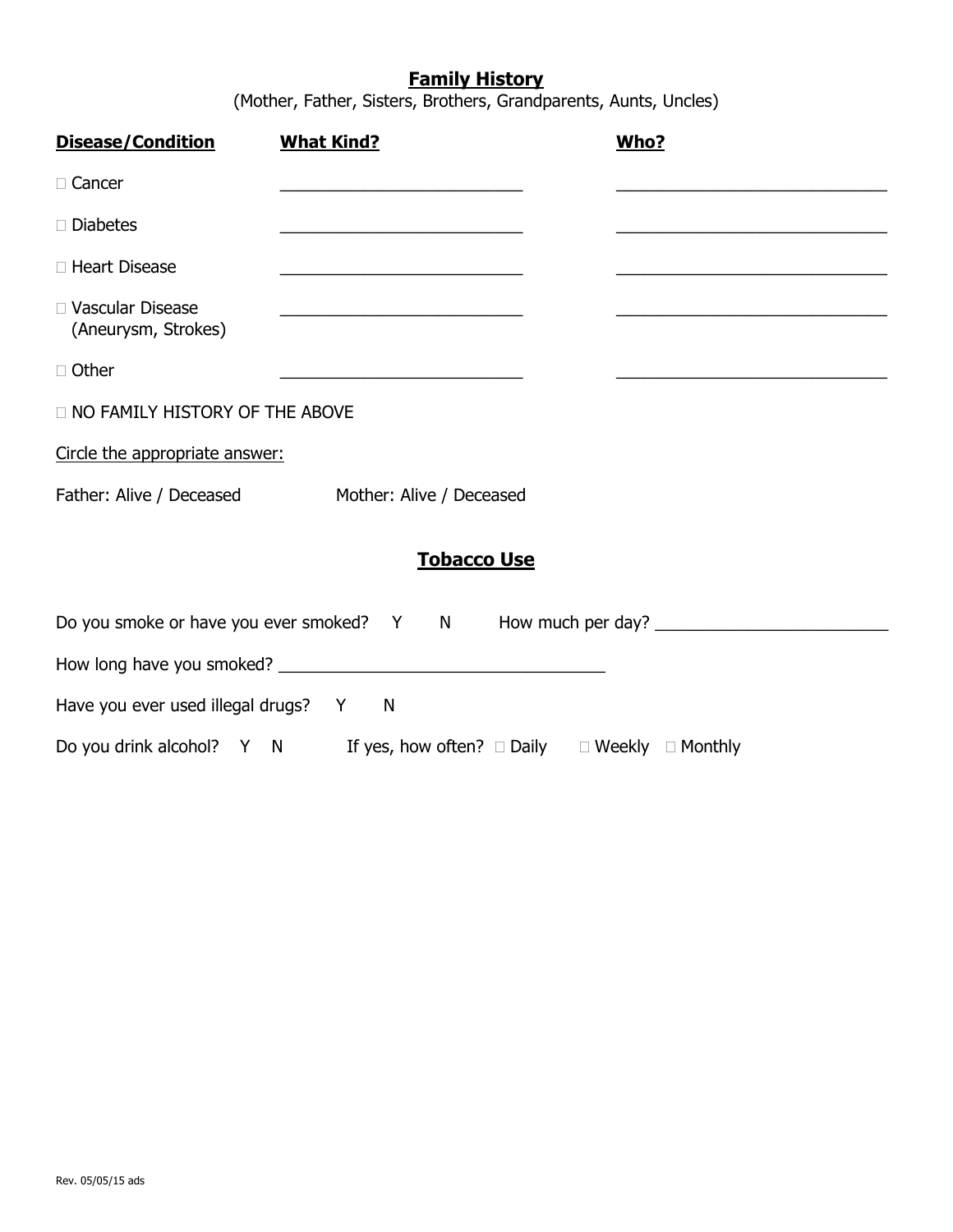# **Cape Girardeau Surgical Clinic, Inc.**

| Name:<br><u> 1980 - Jan Barbara Barat, martin da basar da basar da basar da basar da basar da basar da basar da basar da b</u>                      | Date:                                                                                                                                          |  |  |  |  |
|-----------------------------------------------------------------------------------------------------------------------------------------------------|------------------------------------------------------------------------------------------------------------------------------------------------|--|--|--|--|
|                                                                                                                                                     | Check the boxes below if you are <b>CURRENTLY</b> experiencing any of these symptoms or conditions.                                            |  |  |  |  |
| <b>CONSTITUTIONAL SYMPTOMS</b>                                                                                                                      |                                                                                                                                                |  |  |  |  |
| □ High blood pressure<br>$\Box$ Fever and/or shaking chills                                                                                         | $\Box$ Recent weight loss<br>□ Recent weight gain                                                                                              |  |  |  |  |
|                                                                                                                                                     | <b>EYES</b>                                                                                                                                    |  |  |  |  |
| $\Box$ Blurring and double vision<br>$\Box$ Vision loss                                                                                             | $\Box$ Halos around lights                                                                                                                     |  |  |  |  |
| <b>EAR, NOSE AND THROAT</b>                                                                                                                         |                                                                                                                                                |  |  |  |  |
| $\Box$ Ringing or buzzing in your ears<br>$\Box$ Difficulty hearing                                                                                 | $\Box$ A lump or fullness in your neck<br>$\Box$ Get hoarse frequently                                                                         |  |  |  |  |
| <b>CARDIOVASCULAR</b>                                                                                                                               |                                                                                                                                                |  |  |  |  |
| □ Heart trouble<br>□ Serious chest pain<br>$\Box$ Stop when climbing a flight of stairs                                                             | $\Box$ Previous stroke<br>$\Box$ Irregular heartbeat                                                                                           |  |  |  |  |
| How far can you walk without leg pain?                                                                                                              | $\Box$ 1 Block<br>$\square$ 1 Mile<br>□ Other                                                                                                  |  |  |  |  |
|                                                                                                                                                     | <b>RESPIRATORY</b>                                                                                                                             |  |  |  |  |
| □ Chronic cough<br>□ Coughing up blood<br>□ Get winded easily                                                                                       | $\Box$ TB<br>$\Box$ Asthma                                                                                                                     |  |  |  |  |
|                                                                                                                                                     | <b>GASTROINTESTINAL</b>                                                                                                                        |  |  |  |  |
| □ Stomach ulcers<br>□ Constipation/Hemorrhoid problems<br>□ Frequent diarrhea<br>□ Difficulty swallowing<br>□ Stomach pain                          | $\Box$ Blood in your stool<br>$\Box$ Vomiting blood<br>$\Box$ Heartburn/Indigestion<br>□ Black bowel movements<br>$\Box$ Burping up hot liquid |  |  |  |  |
| <b>GENITOURINARY</b>                                                                                                                                |                                                                                                                                                |  |  |  |  |
| $\Box$ Pain or burning when urinating<br>$\Box$ Passing blood in your urine<br>$\Box$ Get up frequently at night to urinate<br>$\Box$ Kidney stones |                                                                                                                                                |  |  |  |  |
| <b>MUSCULOSKELETAL</b>                                                                                                                              |                                                                                                                                                |  |  |  |  |
| $\Box$ Swelling in ankles and/or legs<br>$\Box$ Frequent joint pain                                                                                 | □ Muscle weakness/spasms<br>$\Box$ Cramps in your legs when walking                                                                            |  |  |  |  |
| <b>SKIN</b>                                                                                                                                         |                                                                                                                                                |  |  |  |  |
| $\Box$ Any skin problems                                                                                                                            | $\Box$ Any recent skin rashes                                                                                                                  |  |  |  |  |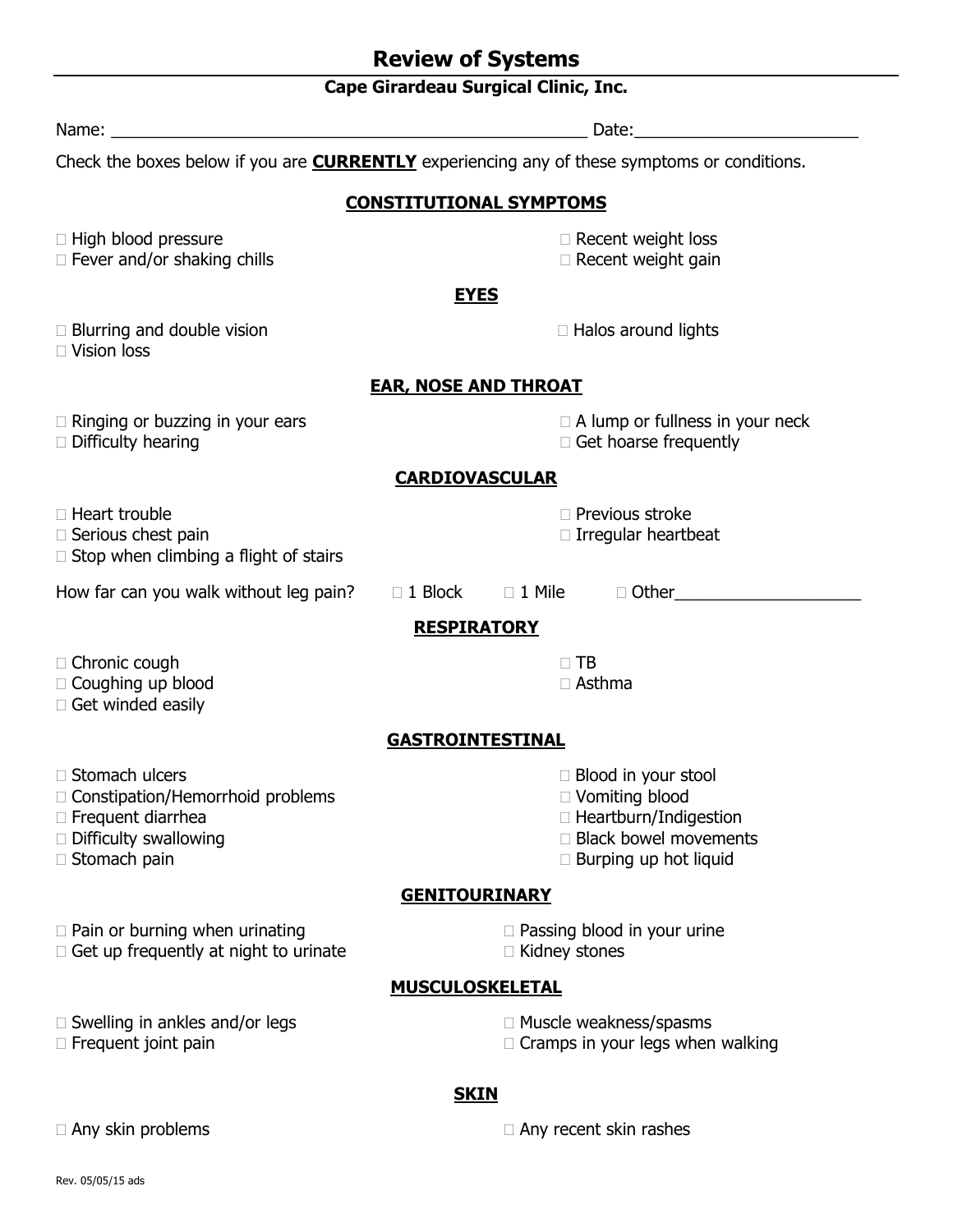#### **NEUROLOGICAL**

 $\Box$  Numbness or weakness of an arm or leg  $\Box$  Dizzy or fainting spells  $\Box$  Loss of sight in one eye for a short time  $\Box$  History of seizures or convulsions

#### **PSYCHIATRIC**

 $\Box$  Have you ever been treated for, or are you susceptible to depression?  $\Box$  Yes  $\Box$  No  $\Box$  Have you ever been treated for, or are you susceptible to anxiety order?  $\Box$  Yes  $\Box$  No

#### **ENDOCRINE**

- 
- 
- 
- $\Box$  History of diabetes
- $\Box$  Frequent urination  $\Box$  Rapid pulse or palpitations
- $\Box$  Excessive thirst  $\Box$  Extreme nervousness or sweating
- $\Box$  A wound that will not heal  $\Box$  Recent unexplained weight loss

### **HEMATOLOGIC/LYMPHATIC**

- 
- 
- 
- $\Box$  Bruise easily  $\Box$  Swollen lymph nodes
- $\Box$  Bleed easily  $\Box$  Chills or fever
- $\Box$  Night sweats  $\Box$  Loss of appetite and/or persistent fatigue

### **ALLERGIC/IMMUNOLOGIC**

- 
- □ Urticaria (hives) Persistent infection
- $\Box$  Hay fever  $\Box$  HIV exposure

## **THE REMAINING ITEMS BELOW ARE FOR WOMEN ONLY.**

# **BREASTS**

- $\Box$  Breast skin lesions  $\Box$  Breast skin dimpling
- $\Box$  Abnormal breast swelling  $\Box$  Nipple changes
- Nipple discharge
- $\Box$  Breast pain
- 
- 

| At what age was your first menstrual cycle?      | When was your last menstrual cycle?        |
|--------------------------------------------------|--------------------------------------------|
| When was your last mammogram?                    | When was your last pap smear?              |
| How many pregnancies have you had?               | Did you breast feed? Yes No                |
| How old were you when your first child was born? | Are you pregnant now? Yes No               |
| How many living children do you have?            | Have you gone through menopause? Yes<br>Νo |

Patient Signature: \_\_\_\_\_\_\_\_\_\_\_\_\_\_\_\_\_\_\_\_\_\_\_\_\_\_\_\_\_\_\_\_\_\_\_\_\_\_\_\_\_\_\_\_\_\_ Date: \_\_\_\_\_\_\_\_\_\_\_\_\_\_\_\_\_